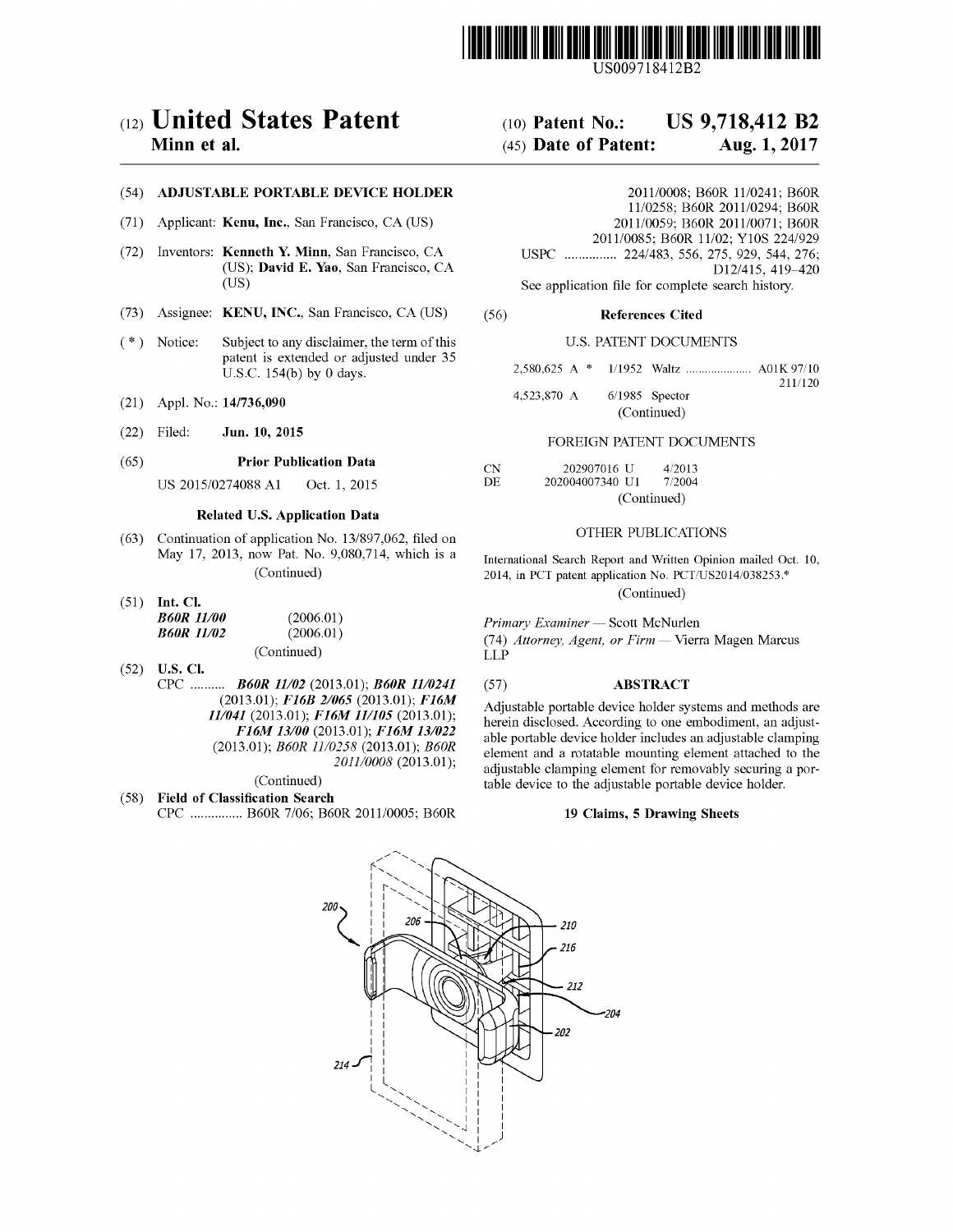#### Related U.S. Application Data

continuation-in-part of application No. 29/437,793, filed on Nov. 20, 2012, now Pat. No. Des. 690,707.

 $(51)$  Int. Cl.

| F16M 13/02        | (2006.01) |
|-------------------|-----------|
| <i>F16M 11/04</i> | (2006.01) |
| <i>F16M 11/10</i> | (2006.01) |
| <b>F16M 13/00</b> | (2006.01) |
| F16B 2/06         | (2006.01) |

 $(52)$  U.S. Cl. CPC .................. B60R 2011/0059 (2013.01); B60R 2011/0071 (2013.01); B60R 2011/0085 (2013.01); B60R 2011/0294 (2013.01); Y10S 224/929 (2013.01); Y10T 29/49826 (2015.01); Y10T 29/49963 (2015.01)

#### $(56)$ **References Cited**

#### **U.S. PATENT DOCUMENTS**

| 4,797,916 A    | 净              | 1/1989  | Kojima  F16M 11/10           |
|----------------|----------------|---------|------------------------------|
|                |                |         | 248/183.2                    |
| 4,840,773 A    |                | 6/1989  | Wade                         |
| 5,109,411 A    |                | 4/1992  | O'Connell                    |
| 5,305,381      | А              | 4/1994  | Wang et al.                  |
| 5,338,252 A    |                | 8/1994  | Bowler et al.                |
| 5,820,792 A    |                | 10/1998 | Lin                          |
| 5,979,724 A    |                | 11/1999 | Loewenthal et al.            |
| 6,103,201 A    | 净              | 8/2000  | Green  A61L 9/122            |
|                |                |         | 239/289                      |
| 6,123,935 A    |                | 9/2000  | Wefler et al.                |
| 6,254,065 B1   |                | 7/2001  | Ehrensperger et al.          |
| 6,264,887 B1   |                | 7/2001  | Farmer                       |
| 6,366,672 B1   |                | 4/2002  | Tsay                         |
| 6,441,872 B1*  |                | 8/2002  | Ho  B60R 11/0235             |
|                |                |         | 224/483                      |
| 6,514,467 B1   |                | 2/2003  | Bulsink et al.               |
| D482,039 S     |                | 11/2003 | Chen et al.                  |
|                | 净              |         | Wu                           |
| D485,340 S     |                | 1/2004  |                              |
| 6,988,907 B2   |                | 1/2006  | Chang                        |
| 7,061,386 B2   |                | 6/2006  | Seresini<br>Wadsworth et al. |
| 7,080,812 B2   |                | 7/2006  |                              |
| 7,140,553 B2   |                | 11/2006 | Zobele                       |
| D538,912       | S<br>$\ast$    | 3/2007  | Kaplan                       |
| D538,913 S     |                | 3/2007  | Kaplan  D23/366              |
| 7,272,984 B2 * |                | 9/2007  |                              |
|                |                |         | 248/231.61                   |
| 7,284,737 B2   |                | 10/2007 | Kane                         |
| 7,389,943 B2   |                | 6/2008  | Jaworski                     |
| D589,962 S     |                | 4/2009  | Maruyama et al.              |
| 7,621,511 B2   |                | 11/2009 | Hayes-Pankhurst et al.       |
| D611,478 S     |                | 3/2010  | Richardson et al.            |
| 7,780,094 B2   |                | 8/2010  | Caserta et al.               |
| 7,854,393 B2   |                | 12/2010 | DiBello et al.               |
| D630,222       | S              | 1/2011  | Lin                          |
| D645,033 S     |                | 9/2011  | Quong et al.                 |
| D656,931       | S              | 4/2012  | Wikel                        |
| D656,940 S     |                | 4/2012  | McClelland et al.            |
| D657,356 S     |                | 4/2012  | Wikel                        |
| D663,726 S     |                | 7/2012  | Gourley                      |
| D663,735 S     |                | 7/2012  | Musselman                    |
| D664,147 S     |                | 7/2012  | Zhao et al.                  |
| D671,950 S     |                | 12/2012 | Richter                      |
| 8,727,192 B2   |                | 5/2014  | Lai                          |
| 8,757,461      | B <sub>2</sub> | 6/2014  | Zanetti                      |
| 2003/0175172   | A1             | 9/2003  | Altmann                      |

| 2004/0247301 A1                 | 12/2004 | Yip et al.           |
|---------------------------------|---------|----------------------|
| 2005/0127538 A1                 | 6/2005  | Fabrega              |
| 2007/0001025 A1                 | 1/2007  | Caserta et al.       |
| 2007/0075159 A1                 | 4/2007  | Lin                  |
| 2007/0284500 A1                 | 12/2007 | Fan                  |
| 2008/0190978 A1*                | 8/2008  | Brassard  B60R 11/02 |
|                                 |         | 224/483              |
| 2008/0224007 A1                 | 9/2008  | Mo                   |
| $2009/0060473$ A <sub>1</sub> * | 3/2009  | Kohte  F16M 11/041   |
|                                 |         | 386/200              |
| 2010/0019059 A1*                | 1/2010  |                      |
|                                 |         | 239/55               |
| 2010/0187327 A1                 | 7/2010  | Irvin                |
| 2011/0019992 A1                 | 1/2011  | Orf                  |
| 2011/0278885 A1                 | 11/2011 | Procter et al.       |
| 2012/0205503 A1                 | 8/2012  | Kobal                |
| 2013/0037590 A1                 | 2/2013  | Yoon                 |
| 2014/0097306 A1                 | 4/2014  | Hale et al.          |
| 2014/0103087 A1                 | 4/2014  | Fan                  |
|                                 |         |                      |

#### FOREIGN PATENT DOCUMENTS

| DE  | 202008010276 U1  |                | 11/2008 |
|-----|------------------|----------------|---------|
| DE. | 202008 010276 U1 |                | 12/2008 |
| ЕP  | 1031446 A1       |                | 8/2000  |
| EP  | 1902736 A1       |                | 3/2008  |
| JP  | 2003054304 A     |                | 2/2003  |
| JP  | 3151546 U        |                | 6/2009  |
| JP  | 3164223 U        |                | 11/2010 |
| KR. | 10-2000-0044438  |                | 7/2000  |
| KR. | 20-0429528       |                | 10/2006 |
| КR  | 10-2012-0125933  |                | 11/2012 |
| WO  | 9604153          |                | 2/1996  |
| WΟ  | WO2004091673     | - A 1          | 10/2004 |
| WΩ  | 2010002291       | $\mathbf{A}$ 1 | 1/2010  |

#### OTHER PUBLICATIONS

Arkon Resources Inc., SM429-SBH Universal Air Vent Swivel Mount with Adjustable Cradle, 2010.

Decision to Grant mailed Jul. 5, 2016, in Russian Application No. 2015137589.

Exam Report, search report mailed Apr. 22, 2016, in European Application No. 147798238.3.

Office Action mailed Apr. 14, 2016, in Korean Application No. 10-2015-7035564.

Office Action mailed Jul. 14, 2016, in Korean Application No. 10-2015-7035564.

Notice of Allowance mailed Aug. 23, 2016, in Korean Application No. 10-2015-7035564.

Web posting, entitled "[Arkon Air Vent Smartphone Car Mount] Review of SM429-SBH Air Vent Universal Smartphone Car Mount" (Publication Date: Nov. 21, 2010, http://cafe.naver.com/ bjphone/1391925).

Web posting entitled, "Car Mount for Samsung Galaxy S4 Smartphone [Air Vent Smartphone Car Mount]" (Publication Date: Apr. 29, 2013, http://blog.naver.com/eeleet/130167208063).

Amendment filed Oct. 11, 2016, in European Application No. 147798238.3.

Office Action dated Nov. 9, 2016, in Mexican Application No. MX/a/2015/015365.

Amendment filed Dec. 8, 2016, in Mexican Application No. MX/a/ 2015/015365.

Amendment filed Dec. 20, 2016, in Mexican Application No. MX/a/2015/015365.

Design U.S. Appl. No. 29/599,624, filed Apr. 5, 2017 by Minn et al.

\* cited by examiner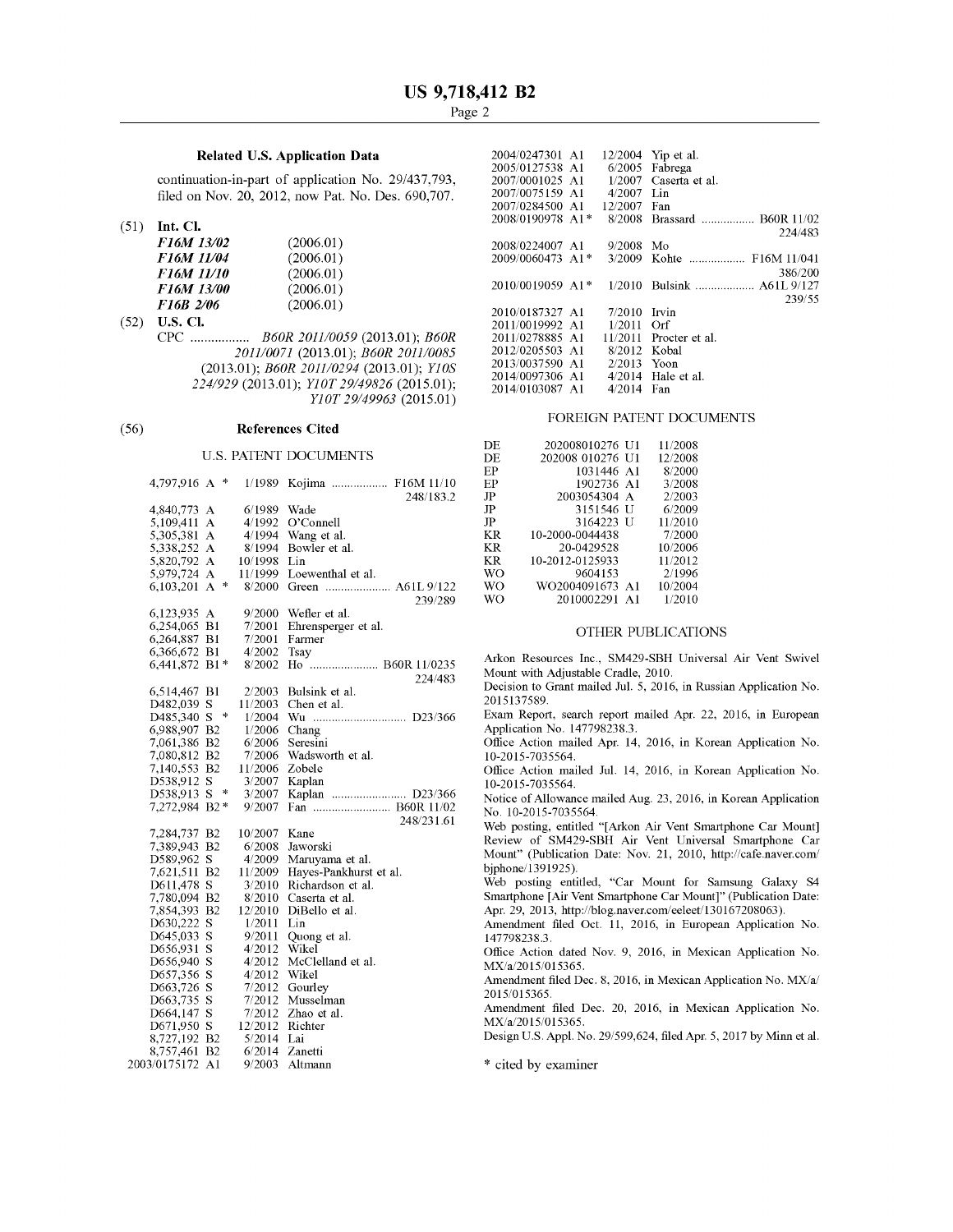



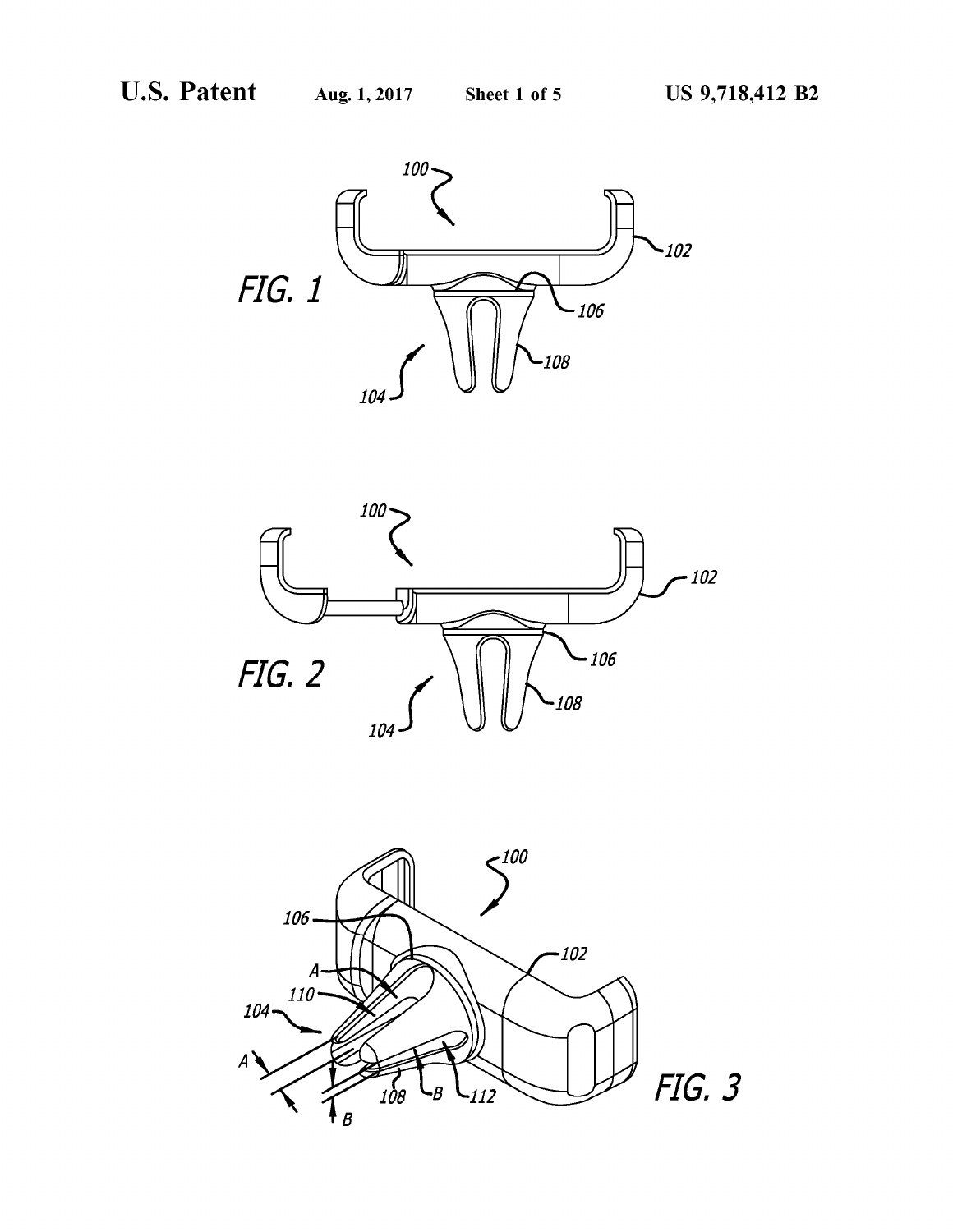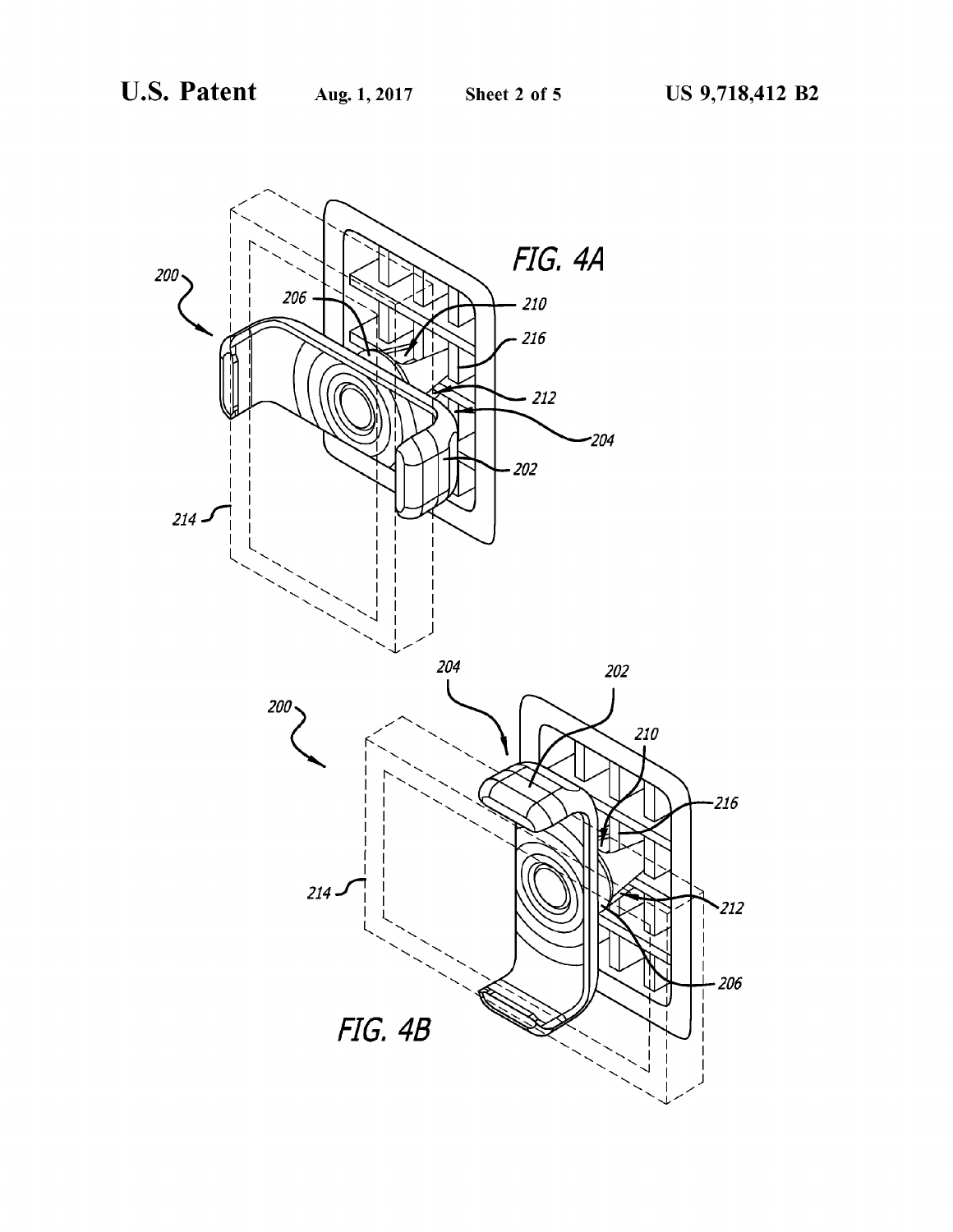

 $FIG. 5$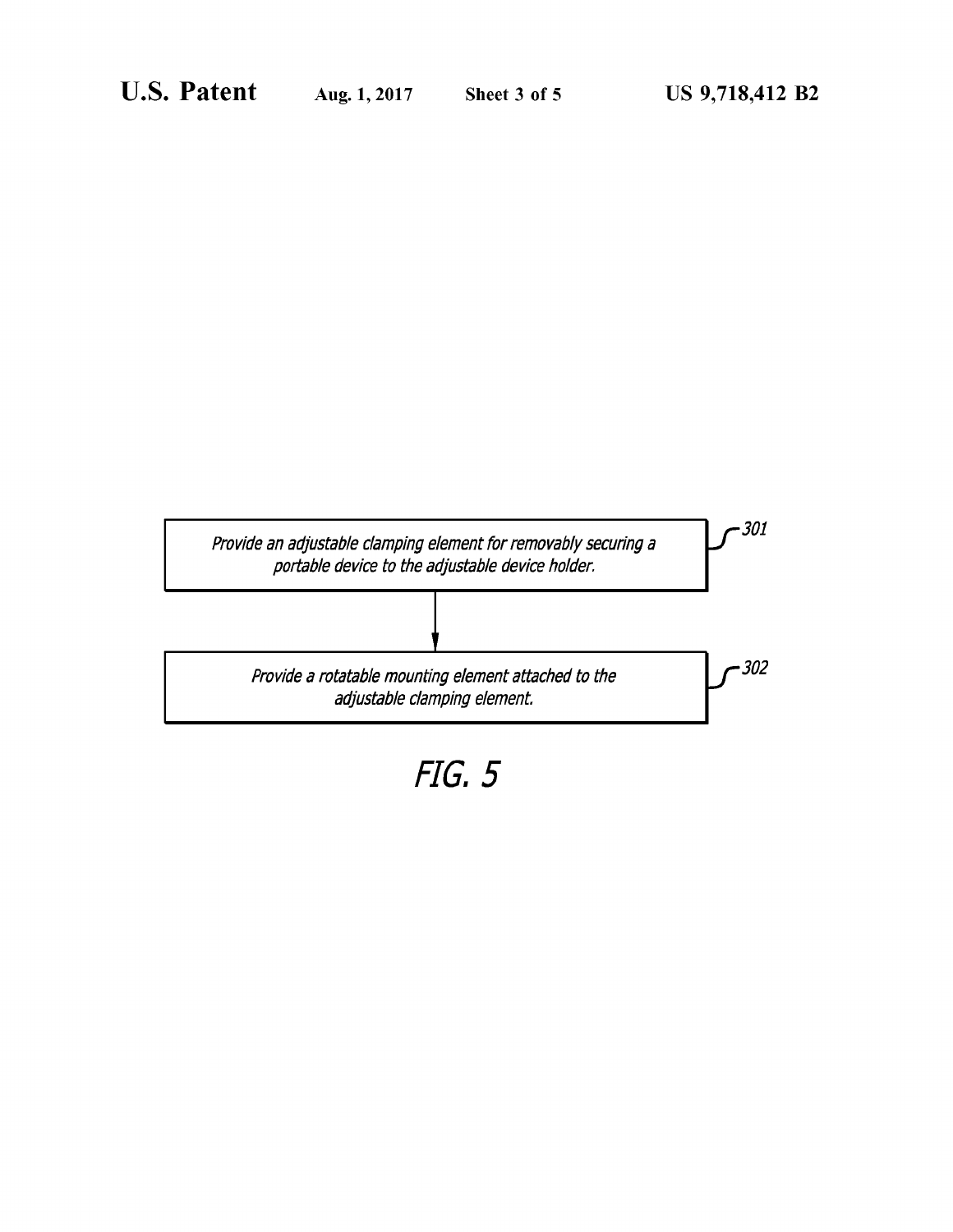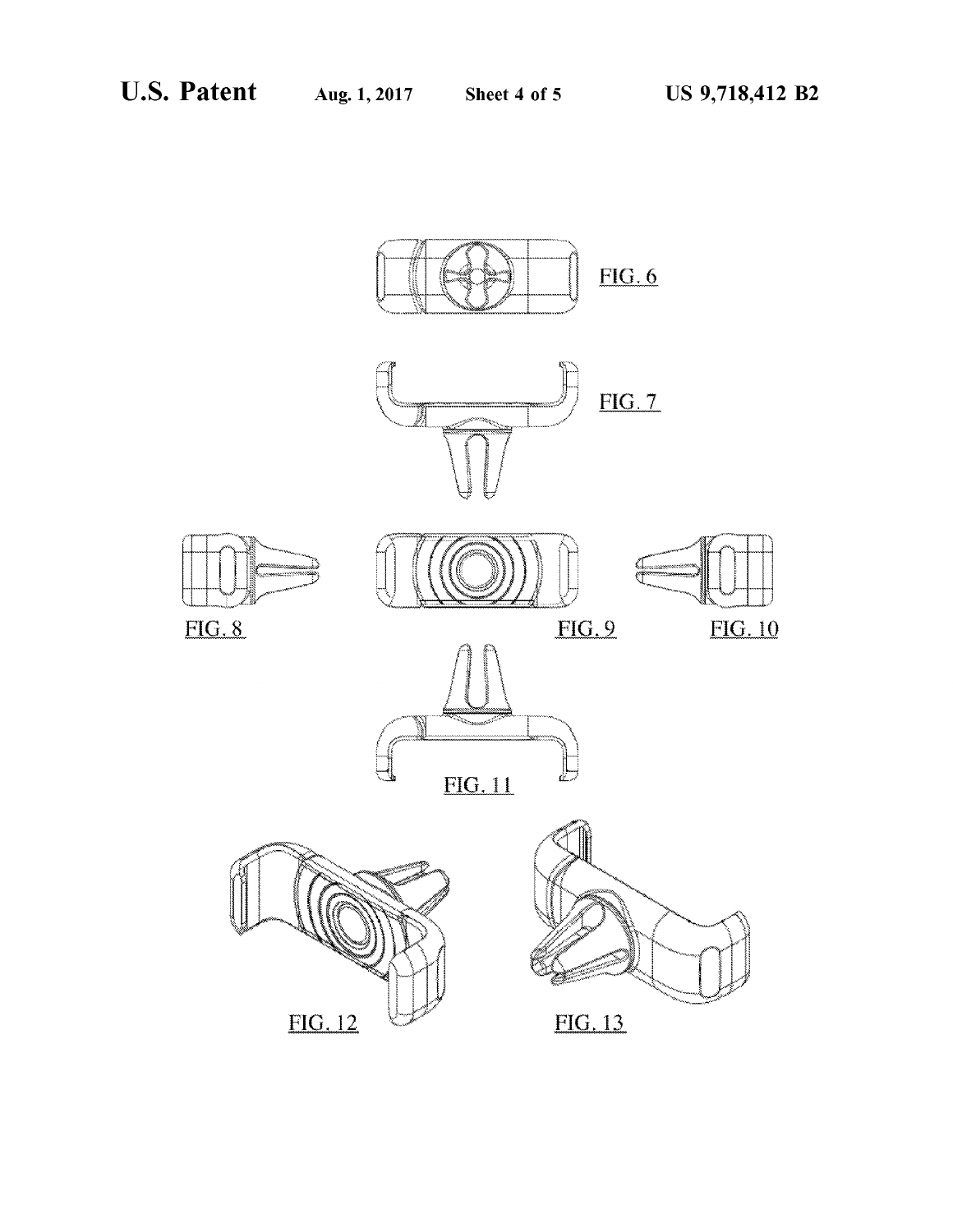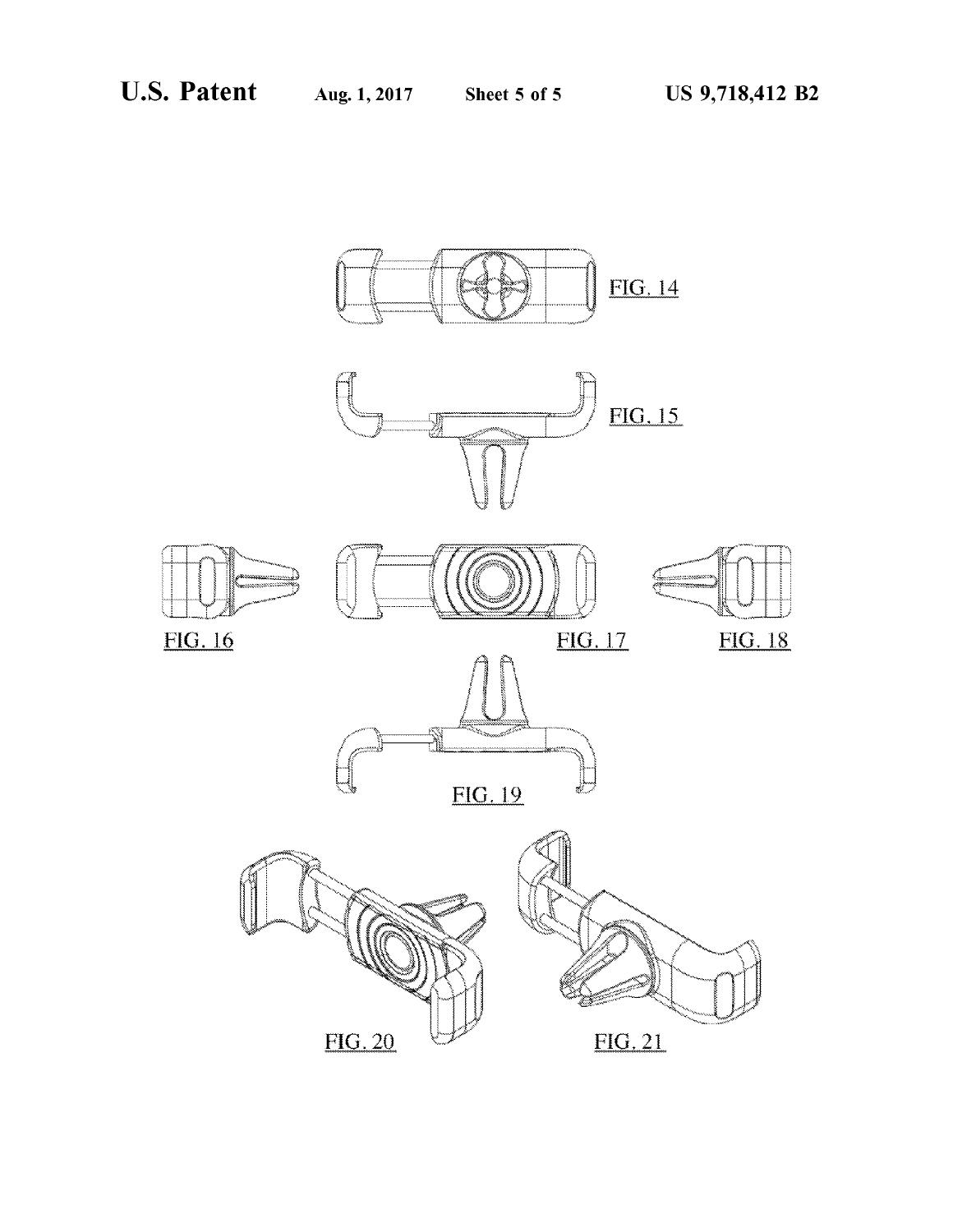20

## **ADJUSTABLE PORTABLE DEVICE HOLDER**

## **CROSS-REFERENCE TO RELATED APPLICATIONS**

This application is a Continuation application of U.S. application Ser. No. 13/897,062, entitled "Adjustable portable device holder", which was filed May 17, 2013 and is a continuation-in-part (CIP) of U.S. Design patent application Ser. No. 29/437,793, filed Nov. 20, 2012 and titled  $10$ DASHBOARD VENT MOUNT FOR AN ELECTRONIC DEVICE, each of which are incorporated by reference in their entirety, for all purposes, herein.

#### FIELD OF TECHNOLOGY

The present application is directed to adjustable portable device holder systems and methods.

#### **BACKGROUND**

Various electronic and other device mounts are known in the art. Available device mounts have many drawbacks. For instance, suction cup mounts are typically large, bulky and require a large mounting surface such as a windshield. 25 Device mounts often fail to properly and consistently attach to the mounting surface. Some device mounting solutions require adhesive to secure the mount to a vehicle dash, wearing off over time and leaving an undesirable residue on the mounting surface. Current device mounts also fail to 30 effectively accommodate a broad range of devices or mounting surfaces.

Due to the deficiencies in the currently available device mounts, people choose not use electronic device mounts and often violate state and provincial hands-free driving laws. 35 Other state and provincial laws prohibit objects mounted to the windshield to prevent obstruction of the driver's view.

This specification is directed to improved portable device holder systems and methods for manufacturing the same.

#### **SUMMARY**

Adjustable portable device holder systems and methods for manufacturing the same are herein disclosed. According to one embodiment, an adjustable portable device holder 45 includes an adjustable clamping element and a rotatable mounting element attached to the adjustable clamping element for removably securing a portable device to the adjustable portable device holder. The adjustable clamping element is capable of being biased into an activated state and 50 unbiased into a deactivated state to secure one of a plurality of different size portable devices to the adjustable portable device holder. The rotatable mounting element, attached to the adjustable clamping element, includes a plurality of mounting arms each spaced a specified distance apart from 55 one another and extending at a specified angle from a bottom surface of the rotatable mounting element. Each pair of the plurality of mounting arms forms a mounting slot therein between. The rotatable mounting element is capable of being rotated to position a first mounting slot in a vertical, hori- 60 zontal or diagonal orientation and a second mounting slot in a vertical, horizontal or diagonal orientation to engage a first mounting surface in a vertical, horizontal or diagonal orientation or a second mounting surface in a vertical, horizontal or diagonal orientation. 65

In another embodiment, a process for manufacturing an exemplary adjustable portable device holder is disclosed.

 $\mathbf{2}$ 

The process includes providing an adjustable clamping element capable of being biased into an activated state and unbiased into a deactivated state to secure one of a plurality of portable device sizes to the adjustable portable device holder. The process also includes providing a rotatable mounting element comprising a plurality of mounting arms each spaced a specified distance apart from one another and extending at a specified angle from a bottom surface of the rotatable mounting element. Each pair of the plurality of mounting arms form a mounting slot therein between. The rotatable mounting element is capable of being rotated to position a first mounting slot in a vertical, horizontal or diagonal orientation and a second mounting slot in a vertical, horizontal or diagonal orientation to engage a first mounting surface in a vertical, horizontal or diagonal orientation or a second mounting surface in a vertical, horizontal or diagonal orientation. The process also includes attaching the rotatable mounting element to the adjustable clamping element.

The foregoing and other objects, features and advantages of the present disclosure will become more readily apparent from the following detailed description of exemplary embodiments as disclosed herein.

#### BRIEF DESCRIPTION OF THE DRAWINGS

Embodiments of the present application are described, by way of example only, with reference to the attached Figures, wherein:

FIG. 1 illustrates an adjustable portable device holder in a retracted setting, also referred to as the deactivated state, according to one embodiment;

FIG. 2 illustrates an adjustable portable device holder in an expanded setting, also referred to as the activated state, according to one embodiment;

FIG. 3 illustrates an adjustable portable device holder in a retracted setting according to one embodiment;

FIGS. 4A and 4B illustrate an adjustable portable device holder attached to a device and a mounting surface accord-40 ing to one embodiment;

FIG. 5 illustrates a flow chart of a process for manufacturing an exemplary adjustable portable device holder according to one embodiment;

FIG. 6 is an elevation view of the back of an adjustable portable device holder in a retracted setting;

FIG. 7 is a plan view of the top of an adjustable portable device holder in a retracted setting:

FIG. 8 is an elevation view of left side of an adjustable portable device holder in a retracted setting;

FIG. 9 is an elevation view of the front of an adjustable portable device holder in a retracted setting;

FIG. 10 is an elevation view of the right side of an adjustable portable device holder in a retracted setting;

FIG. 11 is a plan view of the bottom of an adjustable portable device holder in a retracted setting;

FIG. 12 is an isometric view, from the front right, of an adjustable portable device holder in a retracted setting;

FIG. 13 is an isometric view, from the back left, of an adjustable portable device holder in a retracted setting;

FIG. 14 is an elevation view of the back of an adjustable portable device holder in an expanded setting;

FIG. 15 is a plan view of the top of an adjustable portable device holder in an expanded setting;

FIG. 16 is an elevation view of left side of an adjustable portable device holder in an expanded setting;

FIG. 17 is an elevation view of the front of an adjustable portable device holder in an expanded setting;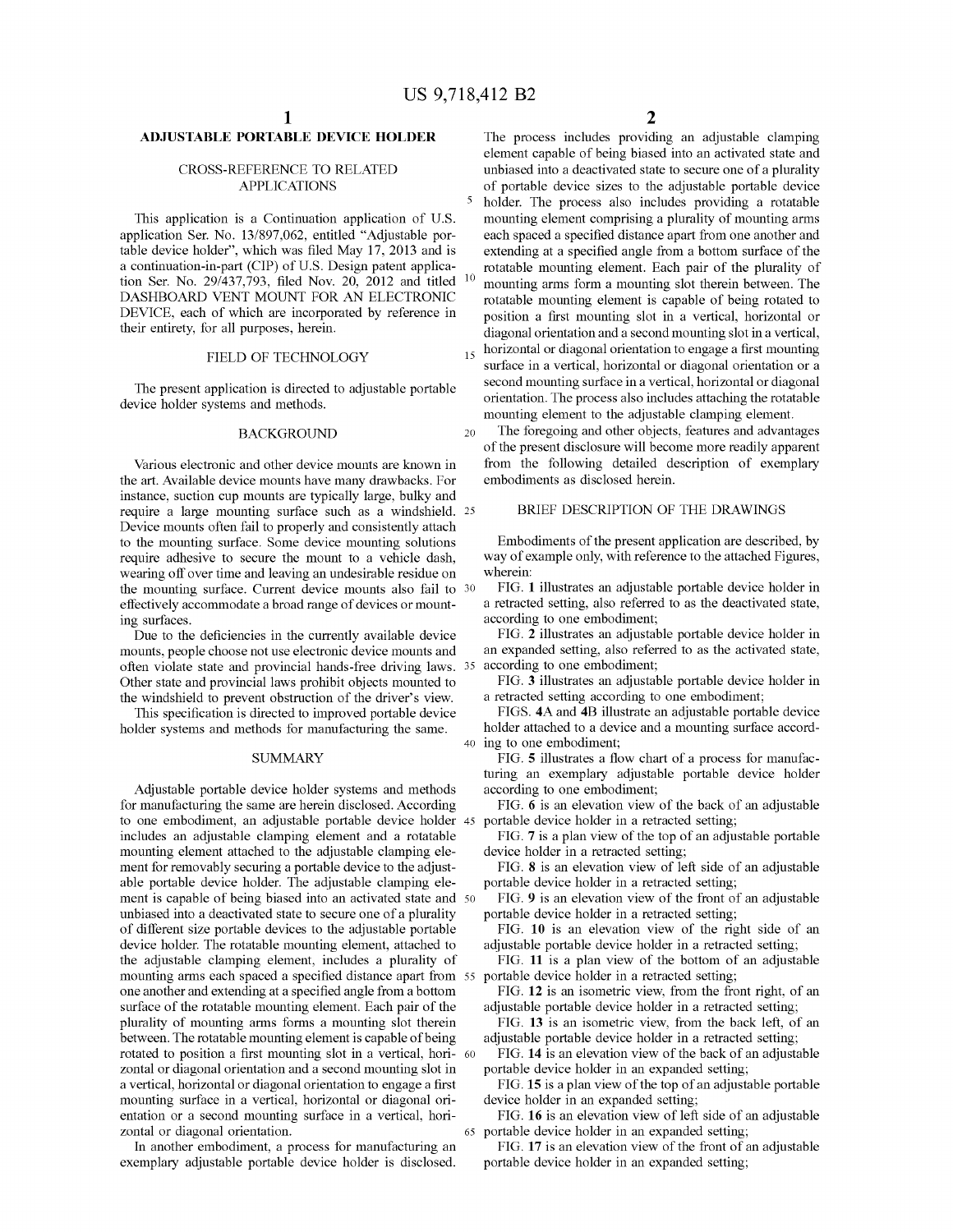FIG. 18 is an elevation view of the right side of an adjustable portable device holder in an expanded setting;

FIG. 19 is a plan view of the bottom of an adjustable portable device holder in an expanded setting;

FIG. 20 is an isometric view, from the front right, of an 5 adjustable portable device holder in an expanded setting; and

FIG. 21 is an isometric view, from the back left, of an adjustable portable device holder in an expanded setting.

## DETAILED DESCRIPTION

It will be appreciated that for simplicity and clarity of illustration, where considered appropriate, reference numerals may be repeated among the figures to indicate corre-15 sponding or analogous elements. In addition, numerous specific details are set forth in order to provide a thorough understanding of the example embodiments described herein. However, it will be understood by those of ordinary skill in the art that the example embodiments described 20 herein may be practiced without these specific details. In other instances, methods, procedures and components have not been described in detail so as not to obscure the embodiments described herein.

The adjustable portable device holders described in this 25 specification can include an adjustable clamping element attached to a rotatable mounting element. The adjustable portable device holder can be used to attach and mount a portable device to a mounting surface. The portable device can be any device that fits into the adjustable clamping 30 element including, but not limited to a smartphone or other phone, a tablet, an e-reader, a powerbank, a speaker, a multimedia player, a flashlight or other light, a television or other display, a laser or radar detector, an air freshener, a fan, a beverage or other device that can fit into the adjustable 35 clamping element. The adjustable portable device holder can be mounted to various mounting surfaces including, but not limited to an automobile air conditioner vent blade, an automobile dashboard, an automobile sun visor, a credit card, the brim of a hat, a counter, a tripod, a bicycle, a 40 backpack, a utensil, a ledge or other surface.

FIG. 1 illustrates an adjustable portable device holder 100 in a retracted setting according to one embodiment. The adjustable portable device holder 100 includes an adjustable clamping element 102 attached to a rotatable mounting 45 element 104.

FIG. 2 illustrates an adjustable portable device holder 100 in an expanded setting according to one embodiment. The adjustable portable device holder 100 includes an adjustable clamping element 102 attached to a rotatable mounting 50 element 104.

FIG. 3 illustrates an adjustable portable device holder 100 in a retracted setting according to one embodiment. The adjustable portable device holder 100 includes an adjustable clamping element 102 attached to a rotatable mounting 55 element 104.

The adjustable clamping element 102 illustrated in FIGS. 1-3 can be expanded and retracted to attach devices of different sizes to the adjustable portable device holder 100. A force can be applied to expand or bias the adjustable 60 clamping element 102 into an activated state (shown in FIG. 2) and the force can be released to retract the adjustable clamping element 102 into a deactivated state (shown in FIGS. 1 and 3). An elastic retracting or biasing element (not shown), such as a compression or torsion spring can be 65 incorporated into the adjustable clamping element 102. The compression or torsion spring facilitates the expansion and

retraction of the adjustable clamping element 102 upon applying or releasing an expansive force on a surface of the adjustable clamping element 102.

The adjustable clamping element 102 can also include a gripping material on a surface of the adjustable clamping element 102 to provide a better grip, a better viewing angle or better attachment to a device secured within the adjustable clamping element 102. The gripping material can be applied to a portion of the adjustable clamping element 102 or the entire adjustable clamping element 102 can be made of the gripping material. The gripping material can be any material that increases the adhesion, grip or coefficient of friction between the gripping surface of the adjustable clamping element 102 and a surface of a device secured within the adjustable clamping element 102. The gripping material can include, but is not limited to rubber, polymeric material or other plastic, metal, alloy, fabric, composite material or other material capable of increasing the adhesion, grip or coefficient of friction between the gripping surface of the adjustable clamping element 102 and a surface of a device secured within the adjustable clamping element 102. The gripping material and gripping surface can be textured and composed of the same or different material.

The rotatable mounting element 104 illustrated in FIGS. 1-3 can be directly or indirectly attached to the adjustable clamping element 102. The adjustable clamping element 102 and the rotatable mounting element 104 can be one integral part or component parts that are attached together by any attaching means that allows the rotatable mounting element 104 to rotate. The rotatable mounting element 104 includes a base plate 106 and a plurality of mounting arms 108 extending from the base plate 106. The base plate 106 and the plurality of mounting arms 108 can be one integral part or component parts that are attached together by any attaching means.

Referring to FIG. 3, the base plate 106 can be a cylindrically shaped disc or other element that is capable of being rotated 360 degrees clockwise or counter-clockwise. The base plate 106 provides a rotating platform from which mounting arms 108 extend. The mounting arms 108 are spaced a specified distance apart relative to one another on the base plate 106. The mounting arms 108 also extend from the base plate 106 at a specified angle relative to the base plate 106. The size of the mounting arms 108, the distance between the mounting arms 108 and the angle at which the mounting arms 108 extend from the base plate 106 establish and define mounting slots 110, 112 between pairs of mounting arms 108. The rotatable mounting element 104 can include any number of mounting arms 108 and any number of mounting slots 110, 112.

The mounting arms 108 can also include a gripping material on a surface of the mounting arms 108 to provide a better grip, a better viewing angle or better attachment to a mounting surface secured between the mounting arms 108. The gripping material can be applied to a portion of mounting arms 108 or the entirety of the mounting arms 108 can be made of the gripping material. The gripping material can be any material that increases the adhesion, grip or coefficient of friction between the gripping surface of mounting arms 108 and a mounting surface secured between the mounting arms 108. The gripping material can include, but is not limited to rubber, polymeric material or other plastic, metal, alloy, fabric, composite material or other material capable of increasing the adhesion, grip or coefficient of friction between the gripping surface of mounting arms 108 and a mounting surface secured between the mounting arms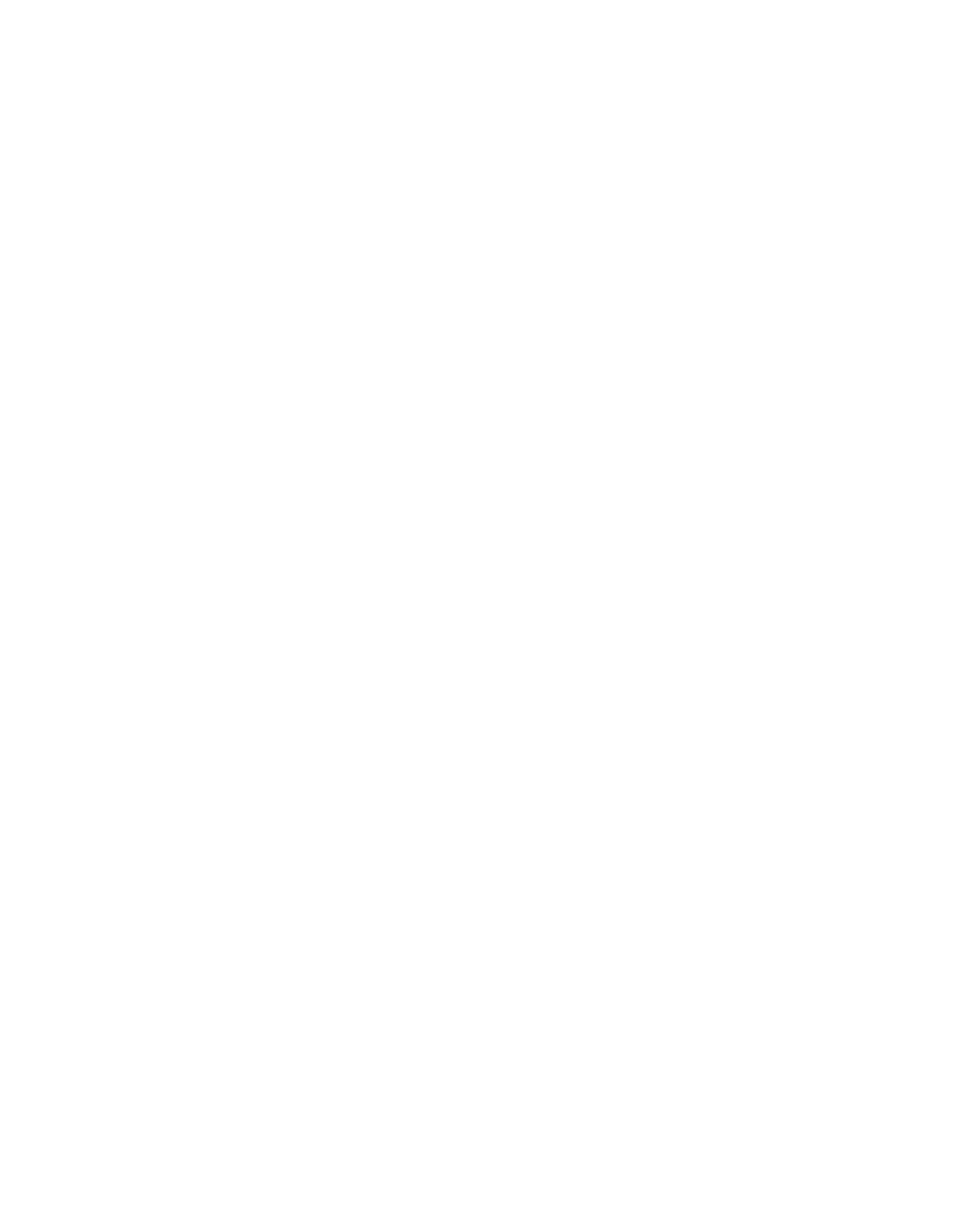108. The gripping material and gripping surface can be textured and composed of the same or different material.

In one exemplary embodiment, the rotatable mounting element 104 includes four mounting arms and four mounting slots. In another exemplary embodiment, the rotating mount-5 ing element 104 includes 6 mounting arms and six mounting slots.

The mounting arms 108 and mounting slots 110, 112, can engage a mounting surface (not shown) to mount the adjustable portable device holder 100. The adjustable portable 10 device holder 100 is mounted to a mounting surface by positioning, press fitting or wedging a mounting surface within one or more mounting slots  $110$ ,  $112$  to engage two or more mounting arms 108. The adjustable portable device holder 100 can be mounted to various mounting surfaces 15 including, but not limited to an automobile air conditioner vent blade, an automobile dashboard, an automobile sun visor, a credit card, the brim of a hat, a counter, a tripod, a bicycle, a backpack, a utensil, a ledge or other surface that can be positioned, press fit or wedged within one or more 20 mounting slots 110, 112 between two or more mounting arms 108.

The rotatable mounting element 104 can include any number of mounting arms 108 forming and defining any number of mounting slots 110, 112. As may be appreciated 25 in at least FIGS.  $1-3$ , 7, 8, 10, 11, 15, 16, 18 and 19, the size and shape of the mounting slots 110, 112 formed between pairs of mounting arms 108 can be controlled by adjusting the size and shape of the paired mounting arms 108, the distance between the pair of mounting arms 108 and the 30 angle at which the two mounting arms 108 extend from the base plate 106 and converge toward one another. As depicted, each mounting arm 108 and mounting slot 110, 112 tapers in a direction away from a bottom surface of the rotatable mounting element 104. The rotatable mounting 35 element 104 can include one or more different size mounting slots 110, 112 to accommodate different size mounting surfaces. For instance in FIG. 3, one mounting slot 110 having clearance A can be larger than another mounting slot 112 having clearance B. One or more of the mounting slots 40 110 formed on the rotatable mounting element 104 can accommodate a larger mounting surface than other mounting slots 112 formed on the rotatable mounting element 104.

The rotatable mounting element 104 can be rotated to position the mounting arms 108 and mounting slots 110, 112 45 in a horizontal plane, vertical plane, diagonal plane, circular plane, concave plane, convex plane or any plane between vertical and horizontal planes relative to the force of gravity. The mounting arms 108 and mounting slots 110, 112 can be positioned to engage a mounting surface in any engagement 50 plane within the 360 degree rotation of the mounting element 104. The rotatable mounting element 104 can be rotated to position a relatively larger mounting slot 110 with clearance A in a horizontal, vertical, diagonal, circular, concave or convex plane to engage a relatively larger 55 mounting surface in a horizontal, vertical, diagonal, circular, concave or convex engagement plane. The rotatable mounting element 104 can also be rotated to position a relatively smaller mounting slot 112 with clearance B in a horizontal, vertical, diagonal, circular, concave or convex plane to 60 engage a relatively smaller mounting surface in a horizontal, vertical, diagonal, circular, concave or convex engagement plane.

The rotatable mounting element is capable of being rotated 360 degrees clockwise or counter-clockwise to 65 engage different size mounting surfaces in a horizontal plane, vertical plane, diagonal plane, circular plane, concave

plane, convex plane or any plane between vertical and horizontal planes. A device attached to the adjustable portable device holder 100 via the adjustable clamping element 102 can also be rotated 360 degrees clockwise or counterclockwise while it is attached to the adjustable portable device holder 100 by rotating the rotatable mounting element 104

FIGS. 4A and 4B illustrate an adjustable portable device holder 200 attached to a device 214 and a mounting surface 216 according to one embodiment. The device 214 is a smart phone and the mounting surface 216 is an automobile air conditioner vent blade.

Other portable devices can also fit into the adjustable clamping element including, but not limited to a tablet, an e-reader, a powerbank, a speaker, a multimedia player, a flashlight or other light, a television or other display, a laser or radar detector, an air freshener, a fan, a beverage or other device. The adjustable portable device holder 200 can also be mounted to other mounting surfaces including, but not limited to an automobile dashboard, an automobile sun visor, a credit card, the brim of a hat, a counter, a tripod, a bicycle, a backpack, a utensil, a ledge or other surface.

The adjustable portable device holder 200 includes an adjustable clamping element 202 attached to a rotatable mounting element 204. The adjustable clamping element 202 can be expanded and retracted to attach different size smartphones to the adjustable portable device holder 200. A force can be applied to expand or bias the adjustable clamping element 202 into an activated state and the force can be released to retract the adjustable clamping element 202 into a deactivated state to clamp around the smartphone 214. An elastic retracting or biasing element (not shown), such as a compression or torsion spring can be incorporated into the adjustable clamping element 202 to facilitate the expansion and retraction of the adjustable clamping element 202 and to accommodate different size smartphones.

The adjustable clamping element 202 can also include a gripping material on a surface of the adjustable clamping element 202 to provide a better grip, a better viewing angle or better attachment to the smart phone 214 or other device secured within the adjustable clamping element 202. The gripping material can be applied to a portion of the adjustable clamping element 202 or the entire adjustable clamping element 202 can be made of the gripping material. The gripping material can be any material that increases the adhesion, grip or coefficient of friction between the gripping surface of the adjustable clamping element 202 and a surface of a device secured within the adjustable clamping element 202. The gripping material can include, but is not limited to rubber, polymeric material or other plastic, metal, alloy, fabric, composite material or other material capable of increasing the adhesion, grip or coefficient of friction between the gripping surface of the adjustable clamping element 202 and a surface of a device secured within the adjustable clamping element 202. The gripping material and gripping surface can be textured and composed of the same or different material.

The rotatable mounting element 204 can be directly or indirectly attached to the adjustable clamping element 202. The adjustable clamping element 202 and the rotatable mounting element 204 can be one integral part or component parts that are attached together by any attaching means, such as a screw, ratchet, pin, rod or friction or other device that allows the rotatable mounting element 204 to rotate. The rotatable mounting element 204 includes a base plate 206 and a plurality of mounting arms 208 extending from the base plate 206. The base plate 206 and the plurality of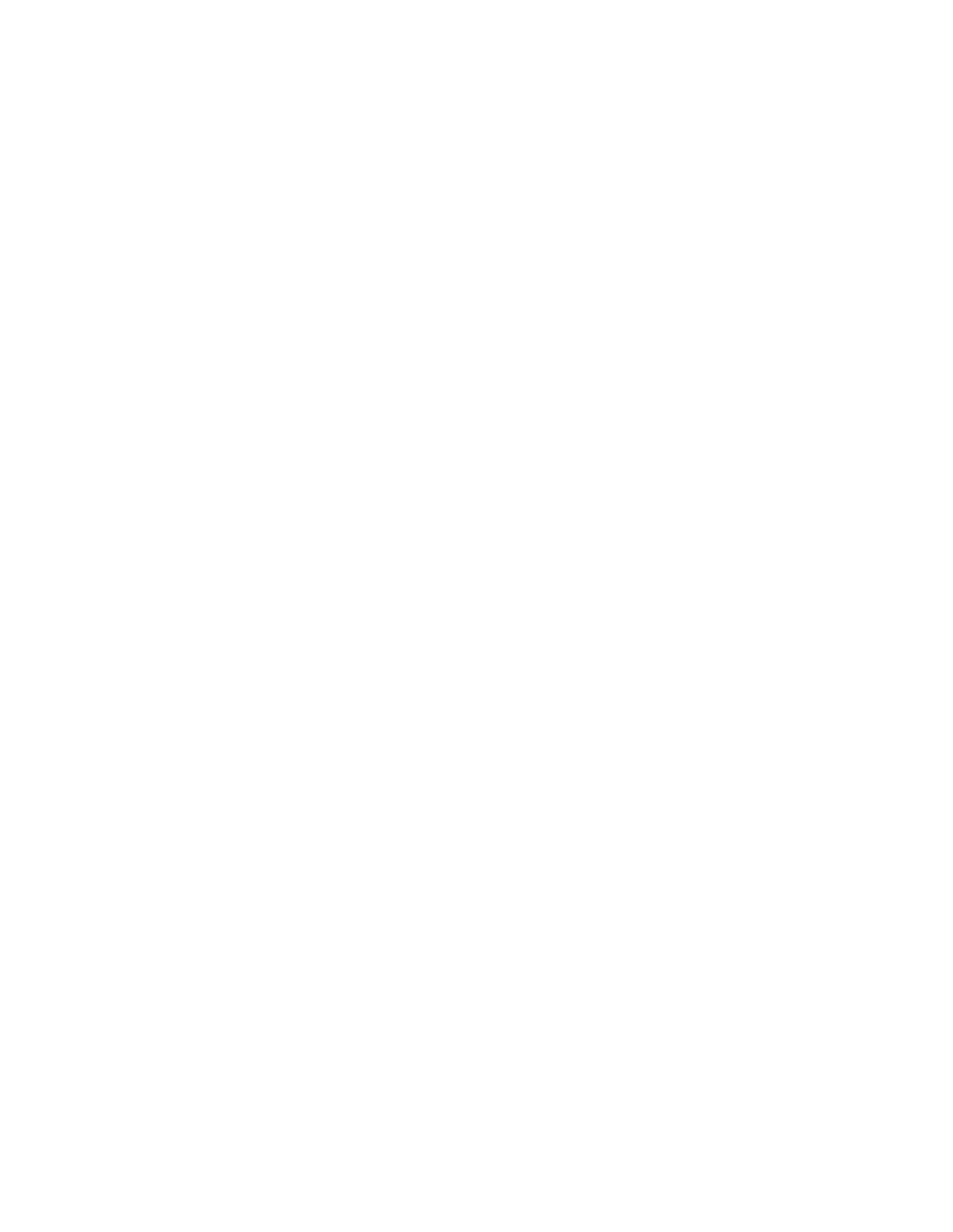mounting arms 208 can be one integral part or component parts that are attached together by any attaching means.

The base plate 206 can be a cylindrically shaped disc or other element that is capable of being rotated 360 degrees clockwise or counter-clockwise. The base plate 206 provides 5 a rotating platform from which the mounting arms 208 extend. The mounting arms 208 are spaced a specified distance apart relative to one another on the base plate 206. The mounting arms 208 also extend from the base plate 206 at a specified angle relative to the base plate 206. The size 10 of the mounting arms 208, the distance between the mounting arms 208 and the angle at which the mounting arms 208 extend from the base plate 206 establish and define mounting slots 210, 212 between pairs of mounting arms 208. The rotatable mounting element 204 includes four mounting 15 arms 208 and four mounting slots 210, 212.

The mounting arms 208 and mounting slots 210, 212, can engage and attach to an air conditioner vent blade 216 to mount the adjustable portable device holder 200. The adjustable portable device holder 200 is mounted to the air 20 conditioner vent blade 216 by positioning, press fitting or wedging a surface of the air conditioner vent blade 216 within one or more mounting slots 210, 212 to engage two or more mounting arms 208.

The mounting arms  $208$  can also include a gripping  $25$ material on a surface of the mounting arms 208 to provide a better grip, a better viewing angle or better attachment to the air conditioner vent blade 216 secured between mounting arms 208. The gripping material can be applied to a portion of mounting arms 208 or the entirety of the mounting 30 arms 208 can be made of the gripping material. The gripping material can be any material that increases the adhesion, grip or coefficient of friction between the gripping surface of mounting arms 208 and an air conditioner vent blade 216 secured between the mounting arms 208. The gripping 35 material can include, but is not limited to rubber, polymeric material or other plastic, metal, alloy, fabric, composite material or other material capable of increasing the adhesion, grip or coefficient of friction between the gripping surface of mounting arms 208 and the air conditioner vent 40 blade 216 secured between the mounting arms 208. The gripping material can be and gripping surface and composed of the same or different material.

The rotatable mounting element 204 includes two different sizes of mounting slots 210, 212 to accommodate 45 different size air conditioner vent blades 216 or other mounting surfaces. Two mounting slots 210 having clearance A are larger than the other two mounting slots 212 having clearance B.

The rotatable mounting element 204 can be rotated to 50 position the mounting arms 208 and mounting slots 210, 212 in a horizontal, vertical, diagonal, circular, concave, convex or any plane between vertical and horizontal planes to engage air conditioner vent blades 216 oriented in a horizontal, vertical, diagonal, circular, concave, convex or any 55 plane between vertical and horizontal planes. The mounting arms 208 and mounting slots 210, 212 can be positioned to attach to an air conditioner vent blade in any engagement plane within the 360 degree rotation of the mounting element 204. The rotatable mounting element 204 can be 60 rotated to position the larger mounting slots 210 with clearance A in a horizontal, vertical, diagonal, circular, concave, convex or any plane between vertical and horizontal planes to engage or attach to larger air conditioner vent blades 216 oriented in a horizontal, vertical, diagonal, cir-65 cular, concave, convex or any plane between vertical and horizontal planes. The rotatable mounting element 204 can

also be rotated to position the smaller mounting slots 212 with clearance B in a horizontal, vertical, diagonal, circular, concave, convex or any plane between vertical and horizontal planes to engage or attach to smaller air conditioner vent blades 216 oriented in a horizontal, vertical, diagonal, circular, concave, convex or any plane between vertical and horizontal planes.

The rotatable mounting element 204 is capable of being rotated 360 degrees clockwise or counter-clockwise to engage different size mounting surfaces in a horizontal, vertical, diagonal, circular, concave, convex or any plane between vertical and horizontal planes relative to the force of gravity. The smart phone 214 attached to the adjustable portable device holder 200 can be rotated into a portrait orientation (shown in FIG. 4A) and a landscape orientation (shown in FIG. 4B) by rotating the rotatable mounting element 204. The smart phone 214 attached to the adjustable portable device holder 200 can be rotated 360 degrees clockwise or counter-clockwise while it is attached to the adjustable portable device holder 200 by rotating the smart phone 214 and adjustable clamping element 202, while the rotatable mounting element 204 is secured to a mounting surface.

FIG. 5 illustrates a flow chart of a process for manufacturing an exemplary adjustable portable device holder according to one embodiment. At step 301, the process includes providing an adjustable clamping element for removably securing a portable device to the adjustable portable device holder. The adjustable clamping element is capable of being biased into an activated state and unbiased into a deactivated state to secure one of a plurality of different size portable device to the adjustable portable device holder.

As an example and as depicted in FIGS. 2, 14, 15, 16 and 19-21, to manufacture the adjustable portable device holder, two stainless steel rods can be inserted into an expandable arm cavity of a double injection mold. PC/ABS is injected into the cavities of the mold to hold the rods in place and to produce an expandable arm, main body and cover of an adjustable clamping element. The mold is then rotated and injected with TPE to form side grips of the expandable arm and body of the adjustable clamping element. A stainless steel spring is inserted over each rod and held in place by a stainless steel screw affixed to the end of the rods. Grease is added to the lower portion of the spring and rods (near the screw head). The expandable arm is inserted into the body and the springs are lowered and held in place within the body of the adjustable clamping element. The cover is then slid on to the body to hold the adjustable arm in place.

The adjustable clamping element or a surface thereof can also be formed from rubber, polymeric material or other plastic, metal, alloy, or composite material that is rigid, semi-rigid or textured.

At step 302, a rotatable mounting element is provided, which can be attached to the adjustable clamping element via screw, ratchet, pin, rod or friction or other attachment means. The rotatable mounting element includes a plurality of mounting arms each spaced a specified distance apart from one another and extending at a specified angle from a bottom surface of the rotatable mounting element. Each pair of the plurality of mounting arms form a mounting slot therein between. The rotatable mounting element is capable of being rotated to position a first mounting slot in a vertical, horizontal or diagonal orientation and a second mounting slot in a vertical, horizontal or diagonal orientation to engage a first mounting surface in a vertical, horizontal or diagonal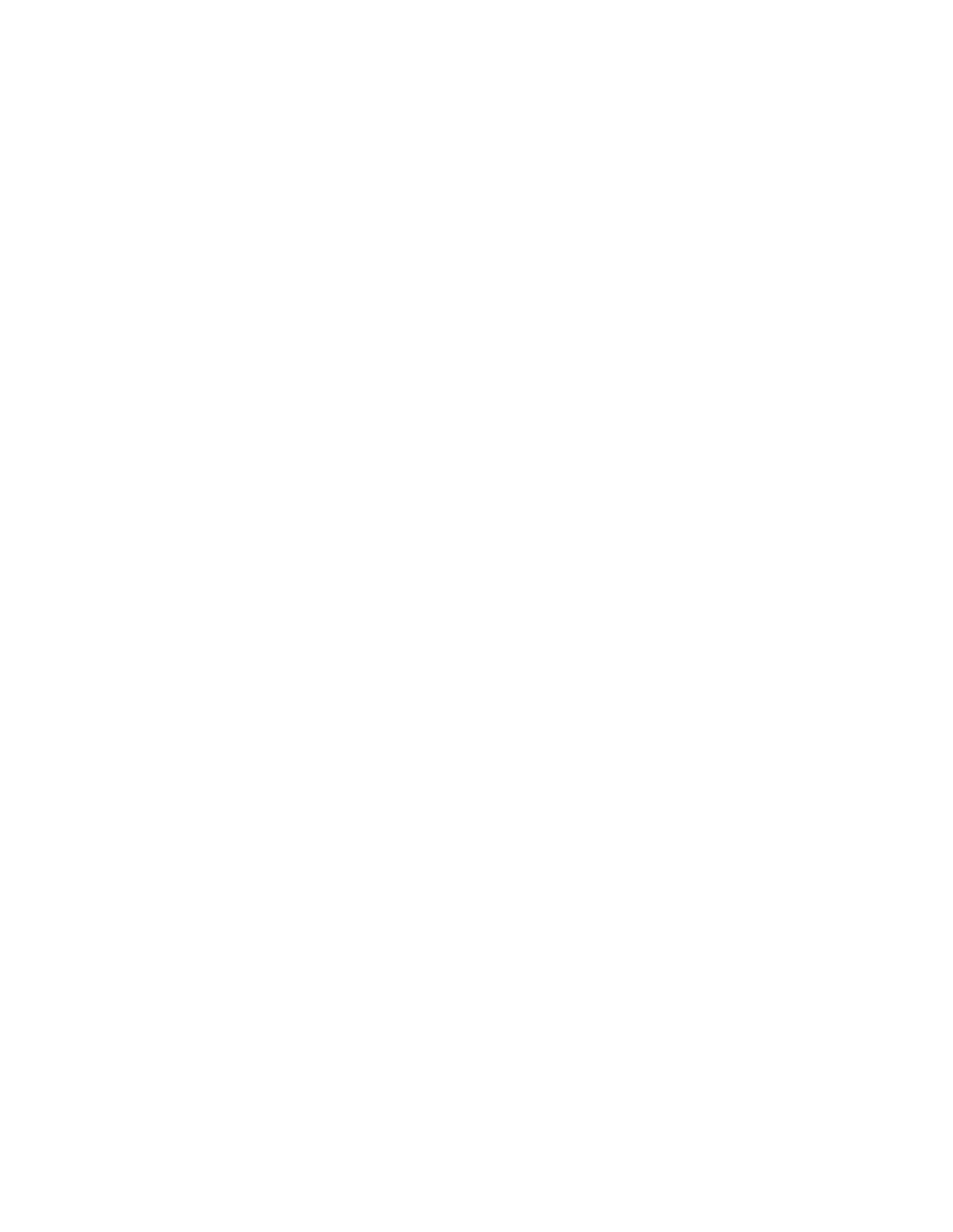orientation or a second mounting surface in a vertical, horizontal or diagonal orientation.

For example, a rotatable mounting element can be formed in whole or part from stainless metal or other metal, alloy or plastic sheet stamped to form a clip or base plate with four 5 arms extending from the base plate, spaced a specified distance apart and bent to a desired angle. If metal or other heat treatable material, the rotatable mounting element can be heat treated to form a rigid structure. The rotatable mounting element or a surface thereof can also be formed 10 from rubber, polymeric material or other plastic, metal, alloy, or composite material that is rigid, semi-rigid or textured.

A zinc-alloy nut or other alloy or material can be formed using a die-cast mold to attach the rotatable mounting 15 one of the at least two different sized mounting surfaces that element to the adjustable clamping element. Glue is added to the cavity of the nut. The rotatable mounting element is affixed to the main body of the adjustable clamping element via the nut and a second stainless screw. A force gage is used to monitor the rotational force of the rotatable mounting 20 element and the rotatable mounting element is adjusted if screw is too tight or loose.

TPE is injected into a mold to create a skirt and four socks. The skirt and four socks can also be formed from rubber, polymeric material or other plastic, metal, alloy, or 25 composite material that is rigid, semi-rigid or textured. The skirt is assembled over the mounting arms of the rotatable mounting element. Glue is added to each mounting arm of the rotatable mounting element. A sock is inserted over each mounting arm, which holds the skirt in place.

Example embodiments have been described hereinabove regarding adjustable portable device holder systems and methods. Various modifications to and departures from the disclosed example embodiments will occur to those having ordinary skill in the art. The subject matter that is intended 35 to be within the spirit of this disclosure is set forth in the following claims.

What is claimed is:

1. A portable device holder comprising:

- an adjustable clamping element comprising a pair of 40 opposing side grips, the adjustable clamping element being adjustable between activated and deactivated states by linearly translating at least one of the side grips to removably secure one of a plurality of different sized portable devices to the adjustable clamping ele- 45 ment:
- a mounting element including a rotatable base plate having a first side and a second side opposite the first side, the first side of the rotatable base plate flush with and rotatably attached to a main body of the adjustable 50 clamping element, the rotatable base plate providing a rotating platform that enables the mounting element to be rotated at least one of clockwise or counter-clockwise relative to the adjustable clamping element; and
- the mounting element also including four mounting arms 55 extending from the second side of the base plate and spaced apart from and converging towards one another to define at least two different sized mounting slots when the four mounting arms are not engaged with any mounting surface; 60
- wherein the at least two different sized mounting slots accommodate engagement with at least two different sized mounting surfaces; and
- wherein the at least two different sized mounting slots are rotatable relative to the adjustable clamping element by 65 rotating the base plate relative to the main body of the adjustable clamping element, thereby enabling the por-

table device holder to hold and mount one of a plurality of different sized portable devices to at least two different sized mounting surfaces in multiple different orientations.

2. The portable device holder of claim 1,

wherein a width of each of the mounting slots tapers away from the bottom surface of the mounting element; and

wherein the mounting element is capable of releasably setting each of the mounting slots in two 180 degree spaced apart vertical orientations and two 180 degree spaced apart horizontal orientations for alternative engagement with vertically and horizontally oriented mounting surfaces.

3. The portable device holder of claim 2, wherein at least the mounting slots are configured to engage comprises an air conditioner vent blade in an automobile.

4. The portable device holder of claim 1, wherein the mounting arms comprise a gripping surface constructed from rubber, polymeric material, plastic, metal, alloy or composite material.

5. The portable device holder of claim 1, wherein the mounting element is operable to be rotated 360 degrees.

6. The portable device holder of claim 1, wherein the mounting element is attached with a fastener to the adjustable clamping element.

7. The portable device holder of claim 6, wherein the fastener includes a ratchet device, a screw, or a pin.

8. The portable device holder of claim 1, wherein the 30 mounting element is friction fit to the adjustable clamping element.

9. The portable device holder of claim 1, wherein the mounting slot is operable to be rotated to a vertical, horizontal or diagonal arrangement.

10. The portable device holder of claim 1, wherein the four mounting arms and the rotatable base plate of the mounting element are integrally formed with each other.

11. The portable device holder of claim 1, wherein:

- the mounting element comprises a metal or alloy sheet stamped to form the base plate with the four mounting arms extending therefrom; and
- the four mounting arms extending from the base plate are bent relative to the base plate so that the four mounting arms extend from the second side of the base plate and converge towards one another; and
- four molded socks are inserted one over each of the four mounting arms, each said molded sock molded from at least one of rubber, polymeric material or plastic.

12. The portable device holder of claim 1, wherein:

- the adjustable clamping element further comprises a rod and a spring inserted over the rod; and
- an expandable arm of the adjustable clamping element is translatable, along the rod, relative to the main body of the adjustable clamping element.

13. A portable device holder comprising:

- an adjustable clamping element comprising a pair of opposing side grips, the adjustable clamping element being adjustable between activated and deactivated states by linearly translating at least one of the side grips to removably secure one of a plurality of different sized portable devices to the adjustable clamping element:
- a mounting element including a rotatable base plate having a first side and a second side opposite the first side, the first side of the rotatable base plate flush with and rotatably attached to a main body of the adjustable clamping element, the rotatable base plate providing a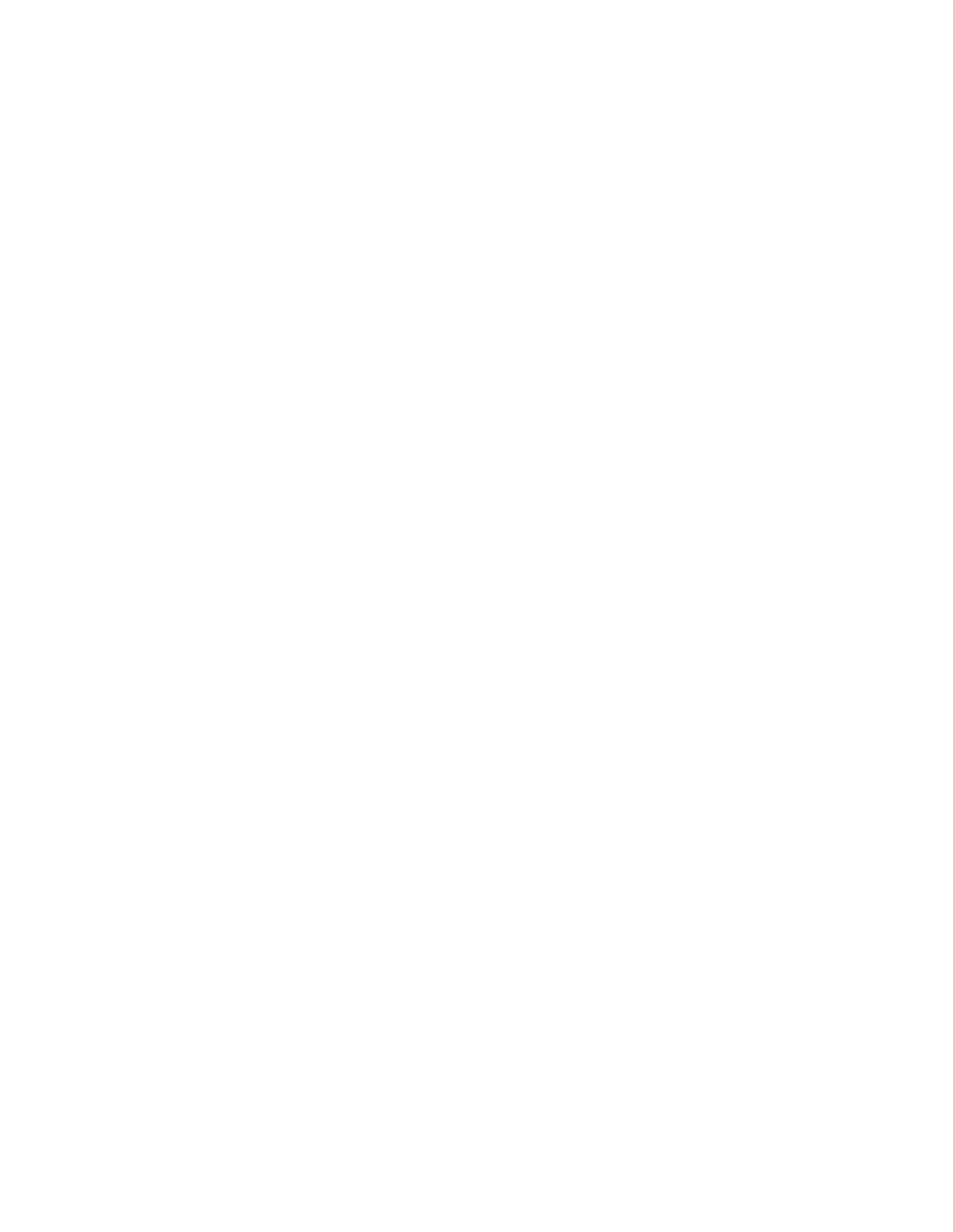rotating platform that enables the mounting element to be rotated at least one of clockwise or counter-clockwise relative to the adjustable clamping element;

- the mounting element also including first and second mounting arms extending from the second side of the 5 base plate and spaced apart from one another and defining a mounting slot configured to accommodate engagement with a mounting surface;
- wherein the mounting slot is rotatable relative to the adjustable clamping element by rotating the base plate  $10$ relative to the main body of the adjustable clamping element;
- wherein the adjustable clamping element comprising one or more bias members operable to urge the adjustable clamping element between the activated and deacti-15 vated states to securely engage with the one of the plurality of different sized portable devices;
- wherein the one or more bias elements is/are in communication with a corresponding rod of the adjustable clamping element, and an expandable portion of the 20 adjustable clamping element is translatable along the corresponding rod;
- wherein the one or more bias elements comprise one or more compression or torsion springs; and
- wherein a fastener secures each of the one or more 25 compression or torsion springs to the corresponding rod.

14. The portable device holder of claim 13, wherein the one or more bias elements is/are operable to receive an applied force that causes the adjustable clamping element to 30 expand between the activated and deactivated states.

15. The portable device holder of claim 13, wherein:

- the mounting element comprises a metal or alloy sheet stamped to form the base plate with the first and second mounting arms extending therefrom; and 35
- the first and second mounting arms extending from the base plate are bent relative to the base plate so that the first and second mounting arms extend from the second side of the base plate and converge towards one another;  $40$
- wherein the mounting arms also comprise a gripping surface constructed from rubber, polymeric material or plastic.

16. A portable device holder comprising:

- an adjustable clamping element comprising a pair of 45 opposing side grips, the adjustable clamping element being adjustable between activated and deactivated states by linearly translating at least one of the side grips to removably secure one of a plurality of different sized portable devices to the adjustable clamping ele- 50 mounting slots, which include: ment:
- a mounting element including a rotatable base plate having a first side and a second side opposite the first side, the first side of the rotatable base plate flush with and rotatably attached to a main body of the adjustable 55 clamping element; and
- the mounting element including a plurality of mounting arms extending away from the second side of the base plate and spaced apart and converging toward one another to form at least a first mounting slot and a 60 second mounting slot;
- wherein the first mounting slot has a first clearance when not engaged with any mounting surface, and the second mounting slot has a second clearance when not engaged with any mounting surface; 65
- wherein the first clearance is larger than the second clearance, and thereby, the first mounting slot is con-

figured to accommodate a larger mounting surface than the second mounting slot is configured to accommodate; and

wherein the first and second mounting slots are rotatable relative to the adjustable clamping element to a plurality of arrangements, including lateral, vertical and diagonal arrangements, by rotating the base plate relative to the main body of the adjustable clamping element.

17. A portable device holder comprising:

- an adjustable clamping element configured to be expanded and retracted to attach one of a plurality of different sized portable devices to the adjustable portable device holder; and
- a rotatable mounting element attached to and rotatable relative to the adjustable clamping element and configured to engage a mounting surface;
- the adjustable clamping element including a main body and an adjustable arm;
- the adjustable clamping element also including a rod, wherein the adjustable arm of the adjustable clamping element is translatable, along the rod, relative to the main body of the adjustable clamping element;
- the rotatable mounting element including a rotatable base plate having a first side and a second side opposite the first side, the first side of the rotatable base plate flush with and rotatably attached to the main body of the adjustable clamping element;
- the rotatable base plate providing a rotating platform that enables the rotatable mounting element to be rotated at least one of clockwise or counter-clockwise relative to the main body of the adjustable clamping element;
- the rotatable mounting element including a plurality of mounting arms extending from the base plate in a direction away from the main body and defining at least one mounting slot configured to accommodate engagement with a mounting surface;
- wherein when the adjustable clamping element is completely retracted the rod is not exposed and is thereby not viewable; and
- wherein when the adjustable clamping element is at least partially expanded there is a gap, between the main body and the adjustable arm of the adjustable clamping element, with the rod exposed and thereby viewable within the gap.

18. The portable device holder of claim 17, wherein the plurality of mounting arms define at least two different size

- a first mounting slot having a first clearance when none of the at least two different size mounting slots is engaging any mounting surface; and
- a second mounting slot having a second clearance when none of the at least two different size mounting slots is engaging any mounting surface;
- the first clearance being different than the second clearance;
- wherein the first clearance is larger than the second clearance, and thus, the first mounting slot is configured to accommodate engagement with a larger mounting surface than the second mounting slot is configured to accommodate.

19. A portable device holder comprising:

an adjustable clamping element comprising first and second opposing side grips and a main body, the adjustable clamping element being adjustable by linearly trans-